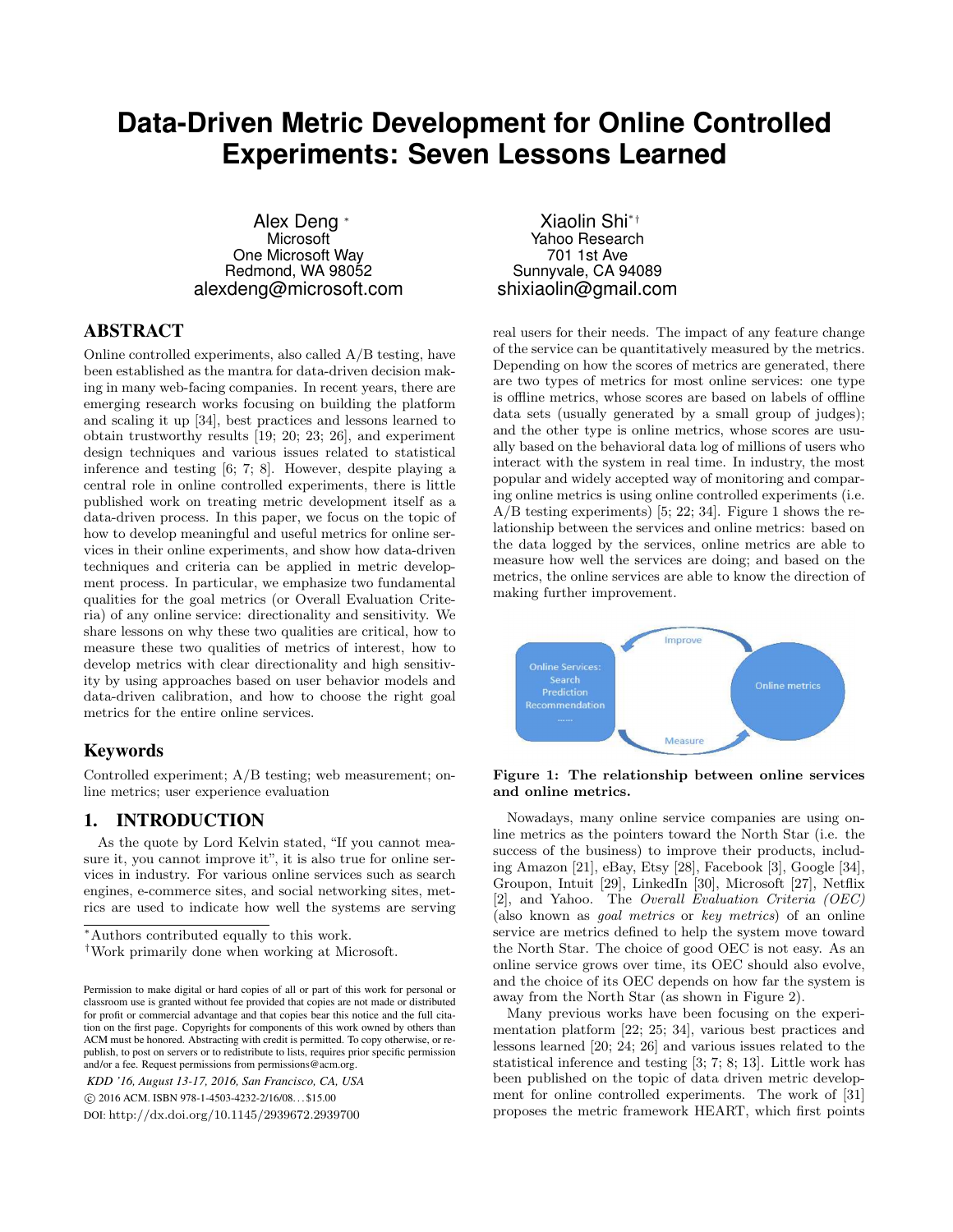out that user-centric metrics are more direct in measuring user experience of using the product than metrics focusing on business or technical aspects of the product. Our work further demonstrates how to develop metrics that well align with user experience in a data-driven approach, and how to choose the right metrics for online services. To the best of our knowledge, this paper is the first work on how to develop online metrics systematically in a data-driven way.



Figure 2: The choice of OEC evolves as the service grows over time toward the North Star. When the service (the cubic) is at an early stage, metric 1 is used as the OEC. Another OEC (metric 2) is used when the service is closer to the North Star.

## 2. PRELIMINARIES

## 2.1 Offline metrics vs. online metrics

Before the large-scale online experiments are available, the most popular way to measure the performance of online systems in industry is using offline metrics such as area under curve (AUC), root mean squared error (RMSE), and normalized discounted cumulative gain (NDCG), etc. The evaluation approach of using offline metrics is borrowed from academia, where the sizes of the data sets are much smaller and whose targets are not the real users. However, in industry, when the online services are deployed, the ultimate performance of interest is the success of the business, and the real users are the core of the business. Offline metrics certainly have great values in guiding the services when they are at relatively early stages and not many users are available for experimentation yet. For example, Bing used the offline metric NDCG for a long time at the early stage of the search engine, and NDCG had been playing a critical role in guiding the improvement of the search system for several years. However, at a certain point, it was found that NDCG could not give us the directions with high confidence any more, and very often it did not align with what was shown by online metrics either. In fact, it has been realized that in many scenarios, offline metrics have poor correlations with online metrics. According to [4], it could be due to two reasons. First of all, offline metrics such as AUC and NDCG ignore human factors, and thus cannot capture the qualities of services that are designed for personalization. Another reason is offline metrics are based on incomplete and biased offline data sets, and thus offline metrics cannot always predict the results of online metrics that are based on large-scale real users. It is still an open question in this area on how to correlate offilne metrics with online metrics.

#### 2.2 Types of online metrics

Because of the special role of metrics in online services, most work in this community is done from the business perspective. For example, the AARRR model  $<sup>1</sup>$  defines metrics</sup> according to their different roles in conversion and monetization in a web service.

However, because of the diversity of online services, the link between user status and monetization is not always as straightforward as the AARRR model describes. Moreover, these standard web metrics may be too generic to be used on online applications with different service purposes. In this paper, we categorize online metrics into the following three types based on how they are defined:

Type 1: Business report driven metrics. This type of metrics are defined based on the long-term goals of the online services, and thus they are usually directly related to the success of the business, such as Revenue per User, Queries or Visits per User. Recently there is growing interest in reporting active user count metrics such as Monthly Active Users (MAU) and Daily Active Users (DAU).

This type of metrics are mainly used as reports to business owners, executives and investors or shareholders as they are directly related to the success of the online services. However, this type of metrics are often not actionable because the short-term movements of these metrics measured in online experiments are often different from the long-term effects. As a result, product teams whose purpose of using online metrics is to chase short-term signals can hardly use these metrics to improve their features efficiently. For example, long-term revenue per user is crucial for the success of a search engine service such as Bing; however, if revenue per user is used as the goal metric, the product teams may find it very hard to tune their ranking algorithms toward the improvement of this goal in short terms (such as a couple of weeks). This is because improved search results may immediately increase the clicks on the search results and decrease the probability of clicking on the ads results, and thus decrease revenue per user in short term. The same reversed direction happens to market share metrics. For a search engine, bad ranking algorithms often result in shortterm increases in query volumes [32], since users tend to issue more reformulation queries to satisfy their information needs. Thus, using business report driven metrics to measure the long-term impact usually requires running experiments for long periods of time, which is not desired for agile online experiments whose purpose is to show the impact of new features with limited time and cost.

Type 2: Simple heuristic based metrics. This type of metrics are usually based on the simple facts of the interaction between users and the online services, such as Click-Through Rate (CTR) of a web page, performance delay, count of activities per user.

This type of metrics give us straightforward descriptions on how users interacting with the services. They are mostly actionable and also important for us to monitor the system from different perspectives. For example, the count of activities per user within a certain period of time shows how frequently an average user is active on the service, while performance delay indicates how soon the system responds to users' requests. However, this type of metrics usually lack clear interpretations regarding user experience and are usually ambiguous in the relationship with the North Star. For example, having more spams and misleading captions with the URLs in online service may increase its click through

<sup>1</sup>http://piratemetrics.com/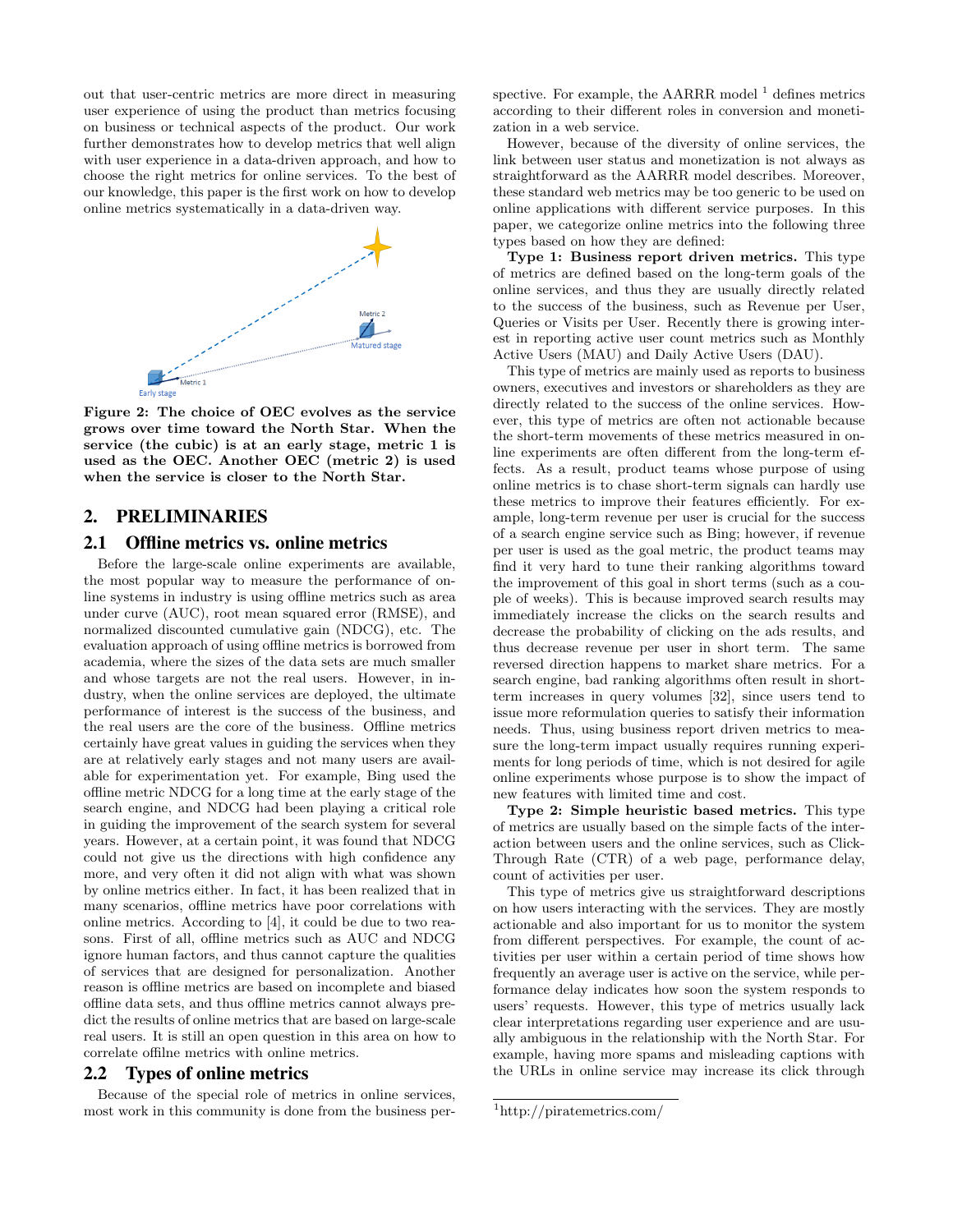rate. However, this is actually hurting user experience, and will hurt the revenue and market share of the service eventually. For another example, a longer page load time often is considered bad. However if the delay is caused by a new feature addition that greatly generates user satisfaction, it should be interpreted as a reasonable trade-off.

Business report driven metrics and simple heuristic based metrics represent the first generation of online metrics. They are mostly simple, obvious and align with our common sense. Usually at the early stage of an online service, when it does not have enough users and the improvements are easy to observe, these two types of metrics may be good enough. However, when the service accumulates enough users and the market share is relatively stable, these metrics are either insensitive to small feature improvements (especially for the revenue based metrics), or mis-align with real improvement of user experience (especially for the simple heuristic based metrics). At such stages, a third type of online metrics, user-behavior-driven metrics, are in great need.

Type 3: User-behavior-driven metrics. This type of metrics are based on user behavior models such as satisfaction models and frustration models. Ideally, a well designed user-behavior-driven metric should be able to measure user experience directly, and these experiences are highly correlated with the long-term success of the online service. At the same time, it should be sensitive enough and actionable so that it can be used in agile online experiments with limited time and cost. Metric definitions of this type are often more involved, relying on highly customized rules or algorithms trained from user behavioral models of using the particular online services, and thus more complexity in the design process. For example, we need a user satisfaction model to define whether a search result page satisfies a user. Clicking signals and dwell time signals are used but there are also cases where user can be satisfied by just looking at the page (i.e. good abandonment) [9; 33]. Thus, it is essential to analyze user search behavior instead of simply using clicks as the only heuristic in the metrics of user search satisfaction. More details about the process and rules of designing userbehavior-driven metrics will be described in Section 3.5.

## 3. SEVEN LESSONS OF ONLINE METRIC DEVELOPMENT

#### 3.1 Lesson 1: Define metrics for metrics

As we have mentioned at the beginning, metrics are used to evaluate the online services quantitatively. However, when we develop online metrics, what are the criteria we can use to evaluate the metrics quantitatively? Especially, how can we make comparison and choose one or a couple of metrics as OEC or the goal metrics for the online service from hundreds or even thousands of metrics we are monitoring? Generally speaking, there are two mandatory qualities we have to take into consideration when choosing the OEC or goal metrics for an online service: directionality and sensitivity. The directionality and sensitivity of a metric are like the direction and magnitude of a vector, as both are critical in pushing the system improving toward the North Star effectively (Figure 2).

Mandatory quality  $1 -$  directionality: a good goal metric (or OEC) should have a clear directional interpretation that aligns with user experience in most common cases. In another word, when the metrics are used in  $A/B$  experiments, the goal metric should show consistent direction when the experiments positively impact user experience, and show the opposite direction for the experiments that negatively impact user experience. It is not uncommon to see metrics whose directions are ambiguous in indicating user experience. One example is the metric Distinct Queries per Unique User (DSQ/User) in search. Intuitively, users issue more distinct queries if they are more satisfied with the search results and this is why some search engines gain more market share than others. However, user behavior analysis shows that, in a short term after relevance improved, users tend to issue less queries within a search task while the total number of search tasks remains almost the same [32]. Thus the metric DSQ/User decreases almost immediately after the relevance gets improved. It is important to make sure that the goal metrics should not have such ambiguous directional interpretation and have consistent directions for both short term and long term. A common mistake in picking a goal metric is to beat the control in short term by doing something clearly "wrong" from a business perspective (such as increasing DSQ/User by degrading the relevance of a search engine), as it is quite often that short-term and long-term objectives diverge diametrically [24].

**Mandatory quality 2 – sensitivity:** a good goal metric (or OEC) needs to be sensitive to most of the improvement of user experience. A sensitive goal metric helps the organization and feature teams being able to make decisions quickly and with limited cost. As we have mentioned before, report or revenue driven metrics usually require long experimentation time and high user traffic to observe the impact of new features. For example, the metric Sessions per User (Sessions/User) is a metric believed to be closely correlated with the market share of a search engine as well as user satisfaction. However, deep-dive analysis shows that instead of improving the total number of sessions, which requires much longer time to change, the search success rate improves more immediately and significantly when search relevance changes [32]. In another word, metrics based on successful sessions are much more sensitive than the metric Sessions/User, and thus we prefer metrics such as Successful Sessions per User or Successful Session Rate as the goal metric for an online service.

In order to measure the two qualities of metrics qualitatively and convince the entire organization to adopt a new metric, a relatively objective and systematical approach for metric evaluation is critical. At Bing, there is an evaluation framework called MetricLab. More details will be discussed in Section 3.3.

In addition to evaluating a new metric by quantitatively reporting its direction and sensitivity based on a validation corpus, it is also very important to have a thorough understanding on the applicability of the metrics. Generally speaking, no metric can be applicable everywhere, even the metrics with the most state-of-the-art models. Thus, it is important to fully evaluate the pros and cons of a new metric, including its directionality, sensitivity and applicability.

## 3.2 Lesson 2: Understand roles of metrics

In the previous subsections, we have introduced the goal metrics (or OEC) of an online service and the two mandatory qualities of good OEC. We also have pointed out that no metric is applicable in all scenarios and thus in order to have a more objective and complete understanding of the change of user experience with the service, in addition to the goal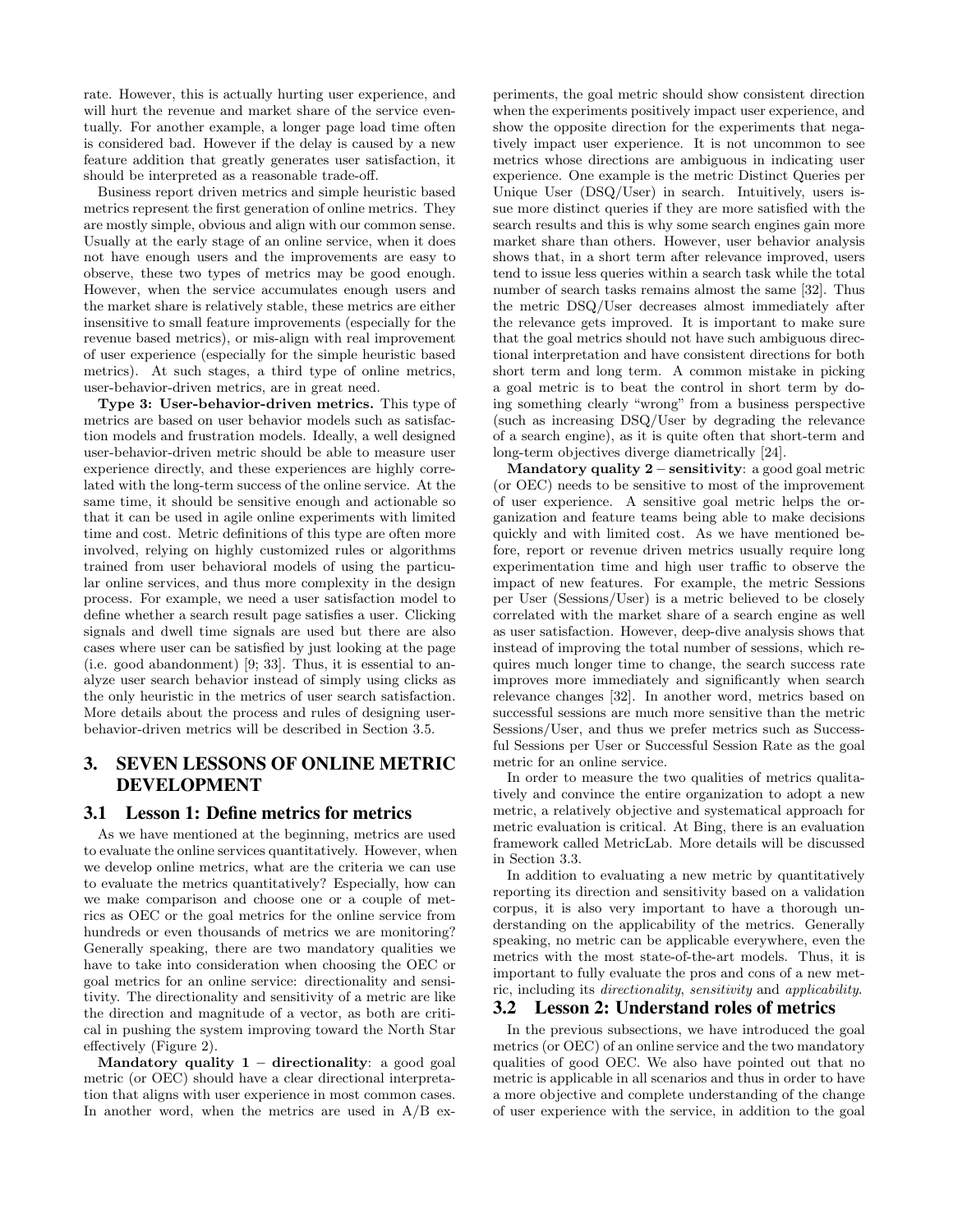metrics, it is also very important to have the following two types of metrics: guardrail metrics and debugging metrics.

Guardrail metrics are metrics that help to guard against situations when the goal metrics may give us wrong signals. They are usually used in two scenarios. The first scenario is to replace the goal metric (or OEC) in cases when the goal metric is not applicable. In this scenario, we should not read too much into the goal metrics, and use the guardrail metrics as substitutes. For example, the entire organization of a search engine service may use the metrics with long dwell time clicks as the goal metrics, as users having more long dwell time clicks in web search usually shows that the search engine is doing a better job. However, this rule is not applicable to the engineering team that works on the instant answers (e.g. weather, stock, dictionary), whose goal is to provide users with the right information without having clicks. Thus, instead of using metrics with long dwell time clicks as the goal metrics, these teams need some guardrail metrics that can better address the user experience in using instant answers. The second scenario of guardrail metrics is to capture the dimensions of user experience that the goal metrics are not able to measure. In this scenario, usually the goal metrics are still the keys to look at, and the guardrail metrics help to make sure that some other important dimensions are not going in the wrong way. For example, metrics such as Revenue per User and performance latency are good candidates for guardrail metrics when the metric of user satisfaction rate is used as the goal metric. These guardrail metrics can make sure that the service is not improving the user experience by sacrificing revenue, nor anything unexpected happening on the server side. Having a clear directional interpretation is very important for a good guardrail metric in both scenarios.

Debugging metrics are usually used to help us understand why some important metrics, especially the goal metrics, move or do not move, and how to interpret their movements. For goal metrics whose models are based on multiple user behavior signals, it is helpful to keep track of how these individual signals contributed to the overall metric movement (and thus, it is desirable for a goal metric to be debuggable or decomposable, which we will discuss more in Section 3.5). Debugging metrics can be as simple as making sure certain assumptions we make are correct. For example, http response size or log size typically should change when new features are added for the treatment. Debugging metrics are especially important for rate metrics. If we use a rate metric such as Query Success Rate for a search engine, it is important to keep track of the change of the plain count of the denominator, which is the total number of queries per user in this case. We will discuss more regard this in Section 3.6. Instead of having an clear directional interpretation, it is more important for a good debugging metric to be sensitive. This is a distinct difference between debugging metrics and guardrail metrics.

In summary, it is always important for us to fully understand the characteristics of each individual metric, including when it is applicable and when it is not, and its direction and sensitivity in different scenarios, so that we are able to assign it to the right role.

#### 3.3 Lesson 3: Evaluate metric qualities

In Lesson 1 we show two mandatory qualities that we need to measure for each metric under development: sensitivity and directionality. If a metric rarely shows movement with statistical significance (i.e. is insensitive), it is not actionable in practice no matter how good the metric is in all other aspects. On the other hand, if a metric frequently gives us statistically significant signals, but we have little confidence on how to relate the movement to the success of the business, then the metric is disqualified to act as a goal metric. The next question is how to measure these two qualities of metrics systematically and convincingly. According to our experience, there are two effective approaches.

#### *3.3.1 Validation Corpus*

Motivated by supervised learning, we could have a validation dataset with known labels. In online controlled experiments, this translates to a set of existing experiments for which we know whether the feature is indeed good for the users (in terms of average treatment effect<sup>2</sup>) or not. In reality, we can never be 100% sure about the goodness of the features, so the best we can do is to collect a set of high quality past experiments for which we have high confidence on whether their features are good for the users or not. This set of past experiments is called the validation corpus.

Such a validation corpus is extremely valuable as it provides straightforward way for us to systematically test a new metric and see whether the movement of the tested metric agrees with the "labels" in the corpus. In Bing we have developed a tool called MetricLab to routinely measure new and old metrics. There are three cases: (1) the metric shows statistically significant movement with a consistent direction (either positively or negatively correlates with the "labels"),  $(2)$  the metric shows statistically significant movement with ambiguous directions and (3) the metric is not statistically significant. Sensitivity can be measured by proportion of cases in (3), or by computing average or medium of t-statistics. If the ratio of average t-statistics between two metrics  $X$  and  $Y$  are  $r$ , then we can say movements of Y on average requires  $r$  times of traffic than those of  $X$  to be detected. More details about developing and using the validation corpus can be found in [10].

#### *3.3.2 Degradation experiment*

A problem with the validation corpus described above is that this approach is not applicable when we adventure into a new experimentation scenario. For instance, when we onboard a new partner with a new product, we need to design and implement a set of first generation of metrics to start with. Obviously there exists no validation corpus. People commonly resort to simple business reporting metrics and believe the directions of these metrics are obvious to interpret. However as we mentioned in Section 3.1, even a standard reporting metric as simple as DSQ/User might be misleading<sup>3</sup>. Hence it is important to verify the directions of these metrics before we make any decision based on them. Fortunately there is a way to validate the directions without having the validation corpus. This solution lies in a lesson we learned over years. Most of the time it is hard to come up with a good feature that impacts user experience with statistically detectable improvement in a short period, but it is much easier for us to degrade or even screw up user

 $2$ Note that there might be heterogeneous treatment effect among users, i.e., some subpopulations of users might like the feature while others dislike. For feature ship decision making, here we only focus on average treatment effect.

<sup>3</sup>Distinct query volume is part of ComScore search share report.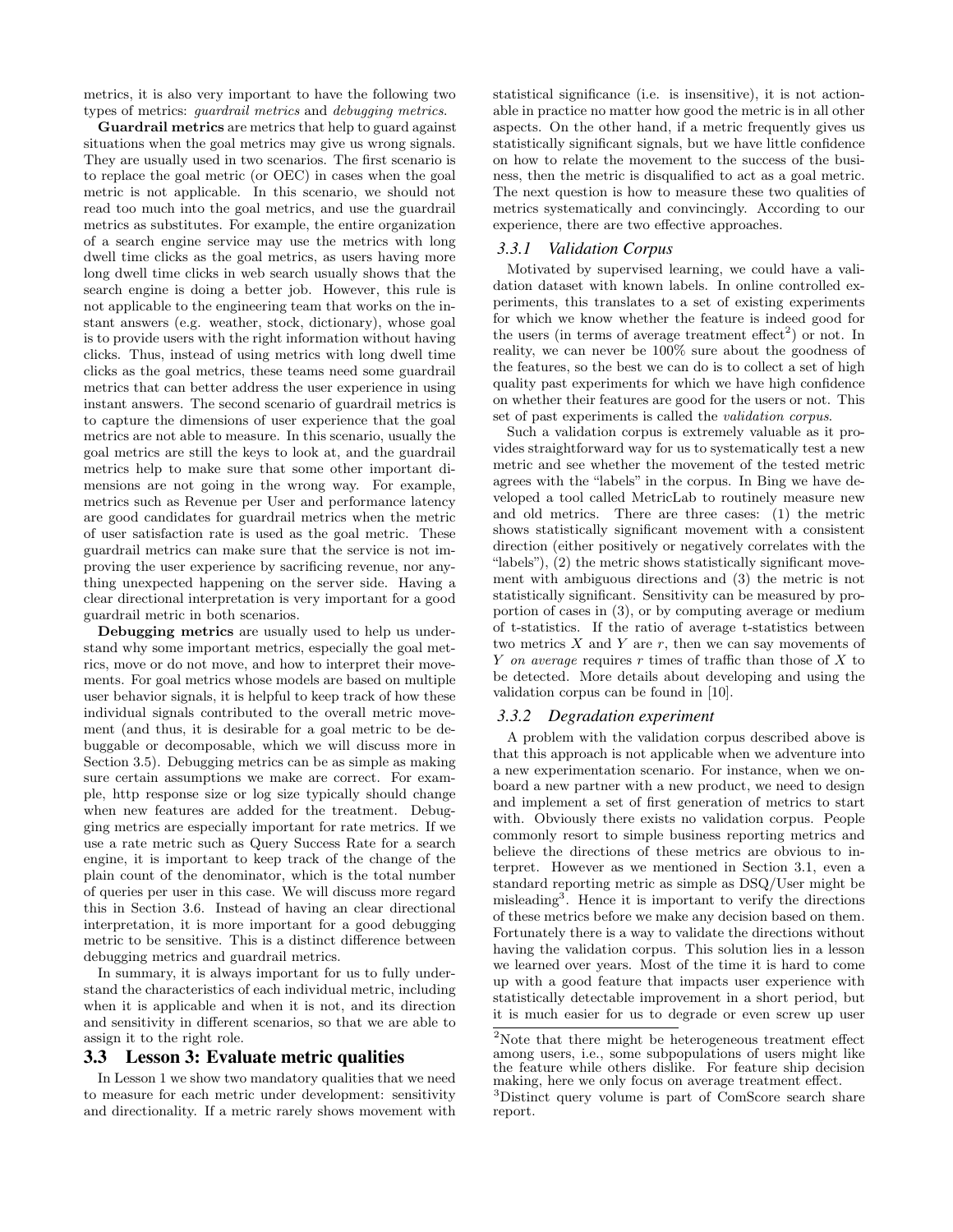experience deliberately. In another words, it is hard to find positive labels but there are plenty of cases with negative labels. This leads us to the idea of using degradation experiments to validate metric direction and sensitivity<sup>4</sup>. The type of user experience degradation experiments depends on the type of web services. For search engine and online websites, typical degradation experiments include delaying a web page [25], downgrading to a known inferior service [32] to more extreme choices such as deliberately giving user a buggy experience such as crashing a mobile app.

People often feel reluctant to run degradation experiments because deliberately hurting user experience is against the organization goal. We argue that if we control the degradation within an acceptable degree, we only hurt short term user experience without making permanent damage, and the knowledge gained from running such experiment outweighs the short term loss in the long run. In Bing we've experimented delaying return of search result page by 250ms and didn't observe any long term user effect [25]. The long running search relevance degradation experiment [32] showed a short term left over effect on user search behavior but no sign of losing user base. Both experiments successfully helped us validate the directions of many metrics, and also cast lights on the development and adoption of new goal metrics.

#### 3.4 Lesson 4: Decompose metric sensitivity

When there is a good metric candidate that is not sensitive enough to be used as an actionable goal metric, we need to better understand its sensitivity before giving it up. There are two components of metric sensitivity:

- 1. Statistical Power: Given a true effect moving the metric, how likely are we able to detect the effect?
- 2. Movement Probability: How often does a change we test really moves the metric (has a treatment effect)?

The separation of the two components above helps us to isolate two sources impacting metric sensitivity. On one hand, statistical power accounts for the probability that we can detect the movement given that there is a true underlying movement (treatment effect) on a metric. On the other hand, the movement probability shows how likely a metric is indeed moved or not. The two components together help us to compare sensitivity of different metrics. For example, we know Sessions per User is a relatively insensitive metric. Surprisingly, its insensitiveness is not mainly due to its lacking statistical power: its noise level, measured by the coefficient of variations (Standard Deviation divided by Mean), is not among the highest. Instead, the reason we cannot detect its movement is because people's daily search needs are limited and it is hard to change users engagement within a short time. Google [16] reported similar results that even for long running experiments it is hard to move sessions per user. In contrast, metrics like Revenue per User is relatively less sensitive than other revenue focus metrics such as Revenue per Search due to its high variance (highly skewed distribution) and low statistical power. If statistical power is the reason of insensitiveness, we then can focus on variance reduction. Increasing traffic size is an obvious option since the variance of a metric decreases at the rate of  $\sqrt{N}$  where N is the number of independent samples. Methods such as capping the metric to reduce skewness and other more sophisticated transformation methods may also apply.

To measure the two components, we first need to lay some foundations. Suppose for both treatment and control groups we observe i.i.d. observations from two distributions with unknown mean  $\tau_T$  and  $\tau_C$  respectively. Denote our observations by  $Y_i, i = 1, \ldots, N_T$  for treatment group and  $X_i, i = 1, \ldots, N_C$  for control group. We want to test the null hypothesis  $H_0$ :  $\tau_T - \tau_C = 0$  against the alternative  $H_1 : \tau_T \neq \tau_C$ .

Without assuming distributions of  $X$  and  $Y$ , in  $A/B$  testing we resort to the central limit theorem and hence use Wald test which can be seen as large sample version of the well-known t-test. The test statistic is

$$
Z := \frac{\overline{X} - \overline{Y}}{\sqrt{\sigma_T^2/N_T + \sigma_C^2/N_C}} = \frac{\Delta}{\sqrt{\sigma_T^2/N_T + \sigma_C^2/N_C}},
$$

where  $\sigma_C$  and  $\sigma_T$  are variances of X and Y and  $\Delta$  is the observed metric difference between treatment and control. The variances are unknown but in large sample scenario we can assume they are known by using their estimates which will not change the asymptotic normal approximation. Note that metrics are often in different scales and to evaluate different metrics we need to unify the scale. We first define  $N_E = 1/(1/N_T + 1/N_C)$  to be the effective sample size. Let  $\sigma^2$  be the pooled variance such that  $\sigma^2/N_E = \sigma_T^2/N_T + \sigma_C^2/N_C$ . The two definitions above are used to convert a two-sample problem into an equivalent one-sample problem, where we can define effect size to be  $\delta = \Delta/\sigma$ . With these shorthands, Z-statistics can be rewritten as

$$
Z = \frac{\delta}{\sqrt{1/N_E}}.\tag{1}
$$

Note that the effect size  $\delta$  is the observed difference  $\Delta$  scaled by pooled standard deviation  $\sigma$  and thus is scaleless. We also treat  $\sigma$  as a fixed constant. Finally, define

$$
\mu := E(\delta) = E(\Delta)/\sigma = (\tau_T - \tau_C)/\sigma \tag{2}
$$

is the average treatment effect scaled by  $\sigma$ . When  $\sigma$  is treated as known, inference on  $\tau_T - \tau_C$  and  $\mu$  are equivalent and  $\mu$  is the scaleless treatment effect.

We adopt a model where we assume there are two states of the truth. When there is no treatment effect  $\mu = 0$  and this is the null hypothesis  $H_0$ . The alternative hypothesis  $H_1$  is the state where there is non-zero treatment effect  $\mu$ . Unlike fixing an alternative treatment effect as in most textbook power analysis, we also assume under  $H_1$   $\mu$  follows certain distribution g. This is because the true treatment effect in general is unknown.

Recall the Z-statistics is the ratio of  $\delta$  to  $\sqrt{1/N_E}$ . We typically declare a metric moved statistically significantly if  $|Z| > 1.96^5$ . We see the probability of the event that a treatment has an effect and we can detect successfully is

$$
P(H_1) \times P(|Z| > 1.96|H_1)
$$
\n(3)

where the first term  $P(H_1)$  is the probability of a true movement and the second term  $P(|Z| > 1.96|H_1)$  is the statistical power. These two terms corresponds to the two components of sensitivity introduced at the beginning.

To calculate the statistical power, one need to know the distribution of  $\delta$  under alternative  $H_1$ . We found it useful

 ${}^{4}{\rm{We}}$  first heard this idea in a discussion with Ron Kohavi and Brian Frasca.

<sup>&</sup>lt;sup>5</sup>1.96 and the corresponding 0.05 p-value cutoff is arbitrary and we can replace 1.96 by other thresholds in (3)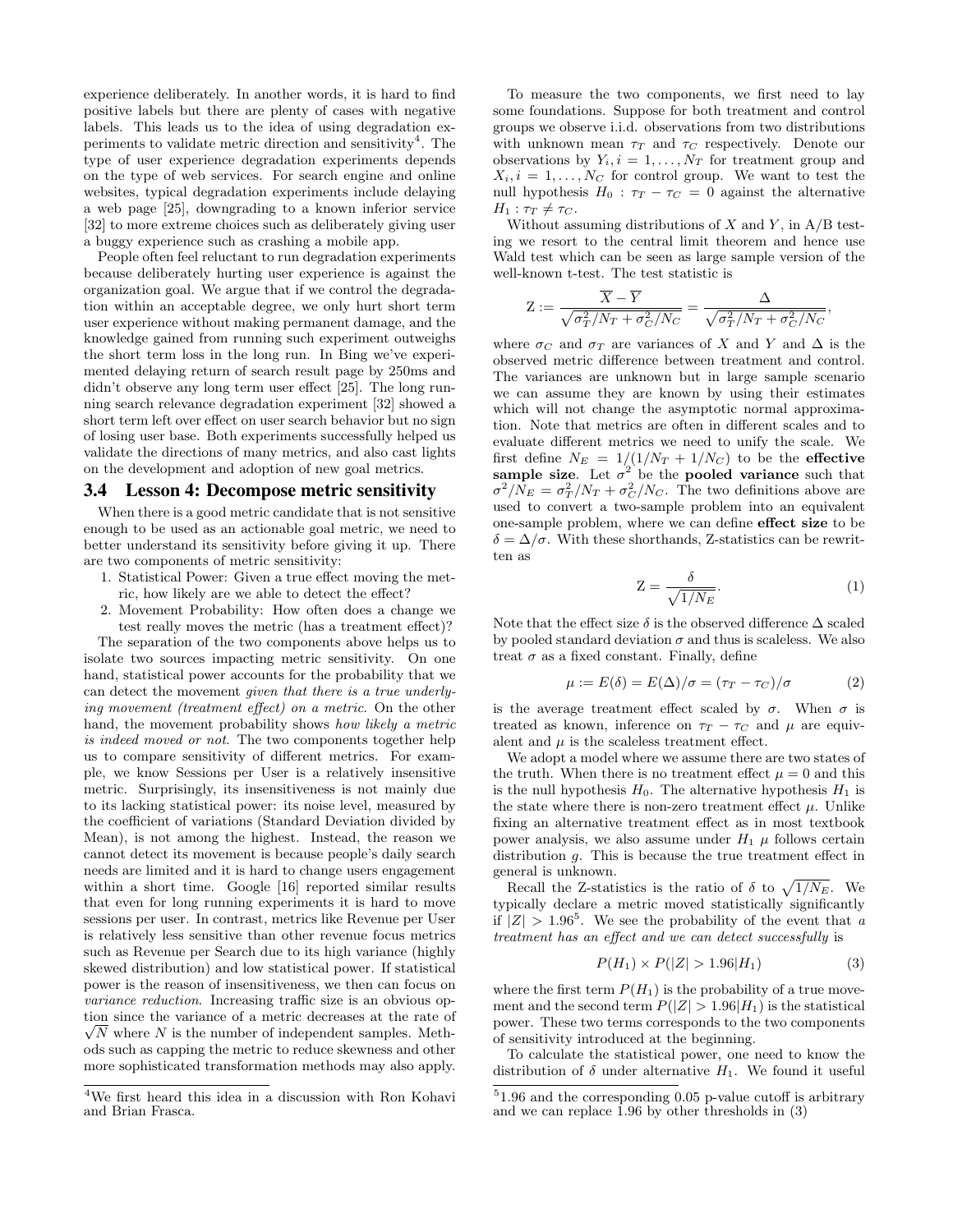to assume  $\mu \sim N(0, V^2)$  under  $H_1$ . The parameter V is unknown and need to be measured and we claim that V is a good quantity to measure the statistical power component of metric sensitivity. The larger the  $V$ , the more disperse the treatment effect is under  $H_1$ , and hence more easily we can detect the movement. Note that under  $H_1$ ,  $\delta \sim N(0, (1/N_E + V^2))$ . Let S be a standard normal random variable,

$$
P(|Z| > 1.96|H_1) = P\left(|S| > 1.96 \times \sqrt{\frac{1/N_E}{1/N_E + V^2}}\right) \tag{4}
$$

For any given effective sample size  $N_E$ , the larger the V, the larger the above probability. We make remark that unlike traditional power analysis concerning sample size needed in an experiment for a given presumed effect size, here we are not interested in the sample size. Instead, we are interested in for any given sample size, how we can compare expected statistical power of different metrics. The result above identified V to be a good metric of metrics for this component.

The component  $P(H_1)$  and V together allows us to systematically order and compare sensitivity of metrics. To estimate both quantities for each metric, we can use the same validation corpus mentioned above. However such corpus tend to be small due to the cost of expert labeling. For the sake of decomposing sensitivity, label is not required and we can use a vast unlabeled historical experiments data. The technical detail is in [6]. Note when comparing two metrics, a metric A might have higher  $P(H_1)$  but smaller V than metric B. To combine the two sensitivity metrics into one, we fix an effective sample size  $N_E$  and use (4) to calculate the expected statistical power for the given sample size and then multiply it with  $P(H_1)$  to get (3). The effective sample size is chosen to reflect a typical experiment, e.g. the sample size we typically allocate for an experiment.

| Metric                        | P(True Movement) | $V^2/(1/N_E)$ | P(Detect True Movement) |
|-------------------------------|------------------|---------------|-------------------------|
| Count Metric A(whole page)    | 3%               | 25.1          | 2.1%                    |
| Count Metric A(sub region)    | 17%              | 37.2          | 12.8%                   |
| Metric B                      | 31%              | 2.8           | 9.8%                    |
| Metric B with Utility Weights | 45%              | 3.3           | 15.6%                   |
| Metric C                      | 12%              | 9.2           | 5.9%                    |
| Metric C with VR              | 11%              | 19.7          | 8.0%                    |
| Metric D                      | 13%              | 29.3          | 9.4%                    |
| Metric D Capped               | 16%              | 38.6          | 12.1%                   |

Table 1: Examples of detailed sensitivity decomposition. Results align with theory and experience.

Table 1 shows results of a few example metrics when we apply the method to Bing historical experiments. We found the results consistent with theory and our experiences and we listed a few here.

- 1. It is easier to move a metric measuring part of a page than a whole page metric [26]. The sub region version of Metric A is way more sensitive than the whole page version. It has significantly higher  $P(H_1)$ , which means more experiments can move sub region metric.
- 2. Carefully designed utility weighting helps improving sensitivity. Metric B is a session level metric and after giving different weights to different sessions according to a custom utility function, we found the revised version significantly improved sensitivity.
- 3. Variance Reduction (VR) increase sensitivity by reducing variance  $\sigma^2$  and hence increasing V. The work by Deng et al. [7] proposes a variance reduction framework usng pre-experiment data. In the above table comparing Metric C with and without VR we found

 $V^2$  doubled after VR, aligning well with the theory.

4. Capping of highly skewed metrics helps improving sensitivity by reducing variance. Comparing Metric D with and without capping, we also found a significant increase of  $V^2$ . See [26] for more details about capping.

We make a remark that there is a naive but relatively biased approach to measure sensitivity using unlabeled historical experiment data. Given a list of historical experiment, just count the proportion of experiments a metric moved statistically significantly. On surface it seems this will give the same measure we tried to calculate in (3). But imagine if a metric never truly moved, i.e.  $P(H_1) = 0$ , then because of Type-I error, this naive approach will in expectation gives 5%. In other word, the naive approach is biased, with the bias being  $P(H_0) \times 5\% \leq 5\%$ . Since the bias is bounded, the naive method can still be used to quickly compare sensitivity of different metrics when the more sophisticated measurement (3) is not available. For example, if metric A using the naive approach has a sensitivity score more than 5% higher than another metric B, we can say metric A is more sensitive than metric B, ignoring the estimation error of the two sensitivity measurements, which is often small when the set of unlabeled data is large. The two parameter approach presented here has the advantage that it separates two sources of sensitivity apart. When lack of sensitivity of a metric is due to lack of statistical power, we can then investigate where we can improve the statistical power by ways of reducing variance.

#### 3.5 Lesson 5: Learn from offline data

As we have mentioned in Section 2.2, a more advanced type of metrics – user-behavior-driven metrics – are getting more importance when the systems are at matured stages. User-behavior-driven metrics are based on user behavioral models that can predict or classify user experience of using the system, such as satisfaction, frustration, gain or cost [9; 11; 15; 17]. Thus, a carefully designed user-behaviordriven metric usually has good alignment with user experience and high sensitivity, i.e. the two qualities of good OEC we have described in Section 3.1. However, because users seldom give explicit feedback regarding their experience at the same time of using the online services, we propose the approach of utilizing offline labeled data to associate user behavioral signals (i.e. activity logs collected when they use the services) to their experience in developing this type of metrics.

Generally speaking, there are three major steps in developing user-behavior-driven metrics:

- Step 1: Have some hypotheses about the user experience based on preliminary observations. Start with the simplest model.
- Step 2: Design user study experiments and collect labeled data sets. Test the model from Step 1 on the collected labeled data sets.
- Step 3: Design online metrics based on the model learned from Step 2. Validate the metrics based on the validation corpus and try out the metrics on new A/B testing experiments as much as possible.

Iterate these three steps till satisfying results achieved based on the validation corpus described in Section 3.3. Unlike building user behavioral models for other applications such as prediction or recommendation, during the process of building models for online metrics, there are some principles that we need to follow.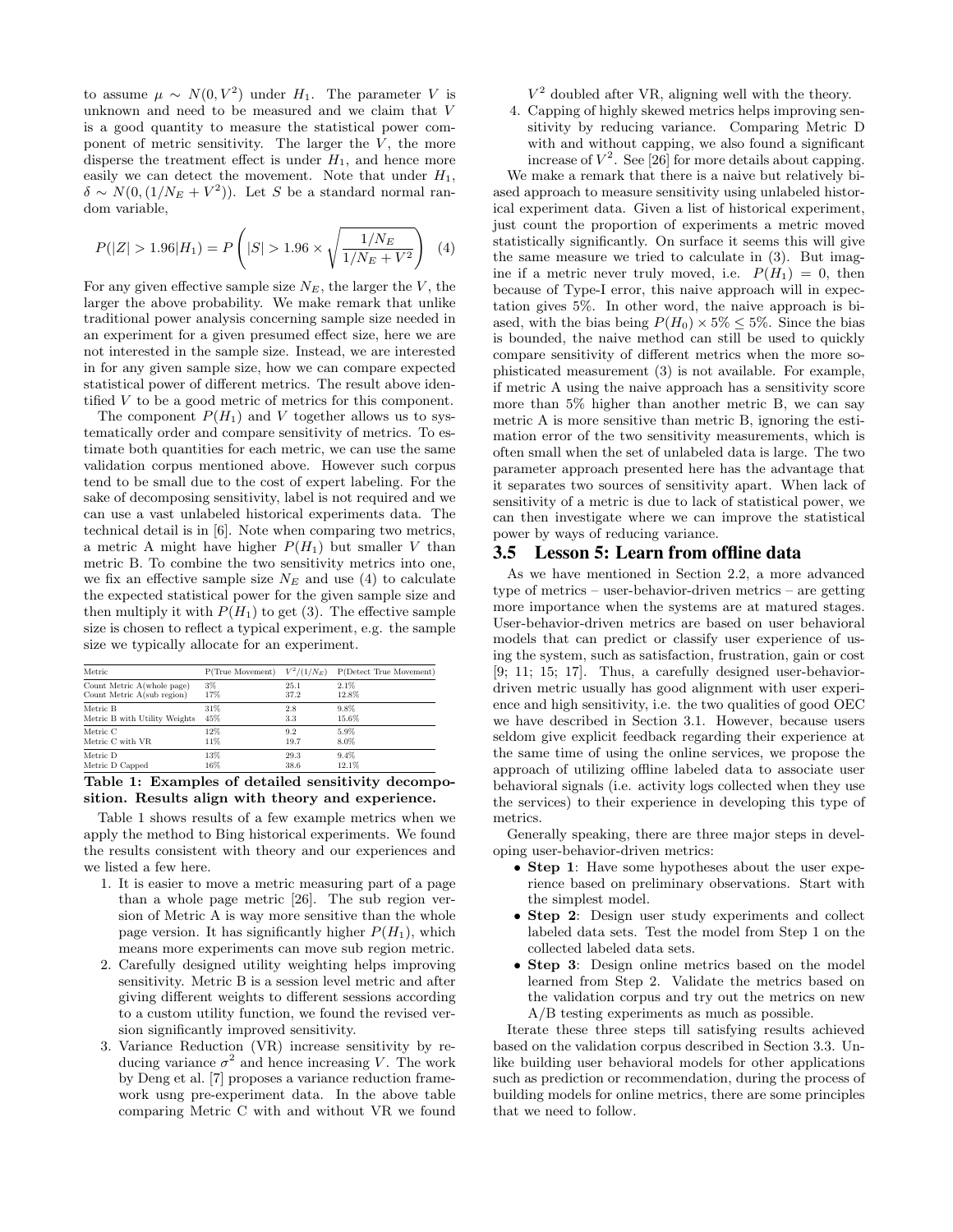First of all, the hypotheses we start in Step 1 should capture important collective behavioral patterns of most users. By "collective behavioral patterns", we mean the behavioral patterns that can be observed from most users. For example, for the majority of users of using a search engine, they spend longer time in reading more relevant documents [11], and issue more reformulation queries when they are not satisfied with the results of previous queries [15]. It is absolutely possible that there are some users whose clicking or reformulation behavior is different from the majority; however, we do not have to worry too much about the behavioral patterns of the minority of the users unless there are some special cases we want to address (such as the feature of instant answer in search). In other words, the behavioral models for online metrics need to capture users' homogeneous behavior instead of their heterogeneous behavior.

Secondly, when we collect labeled offline data and learn models from them in Step 2, we should be extra cautious and keep the following several rules in mind:

Rule 1: If possible, collect the labeled data from multiple different ways. This is because for many inevitable reasons, such as different user populations and data distributions, any user or judge labeled data is biased comparing with the real production data. Thus, the phenomena that can be observed from data sets collected in different ways are more likely to be true for the real production data as well. There are two most common ways to collect labeled data. One is collecting first-hand labels by taking surveys from the users or by doing lab study. The studies in [1; 11; 12] use this approach. The other is using third-party judges to label the logged data by re-presenting the information and behavioral traces to the trained crowd workers, such as the work in [14; 17; 36]. Both approaches have their own pros and cons. For example, using the lab study generates more accurate labels as they are labeled by the users themselves, but this approach can hardly simulate the real scenarios of using the services; on the other hand, employing third-party crowd workers to annotate logged search sessions is inexpensive and can better capture the real usage scenarios, the limitation of this method is being less accurate than real users' own ratings. In the work of [15], multiple labeled data sets collected by both approaches are used to verify the relationship between query reformulation and search success, which makes the conclusion more convincing and reliable, and hence Bing employs this feature in defining the search success model for its OEC.

Rule 2: Avoid making the models as black-boxes. In Section 3.2 we have mentioned that it is important to have debugging metrics for OEC; on the other hand, it is very desirable for OEC to be "debuggable" or "decomposable". By being "debuggable", we mean it is easy and straightforward to define debugging metrics to track and explain the movements of a metric. In order to get a "debuggable" metric, the behavioral model that the metric is based on should be decomposable and intuitive. For example, we learn that both clicking behavior and reformulation behavior are highly correlated with user's search satisfaction [15], a decision tree classifier as Figure 3 is much better than a machine learned classifier when being used as the model for metrics. This is because a decision tree model as Figure 3 is very intuitive and easy to be decomposed into several branches: queries followed by reformulations (unsuccessful queries of branch 1), queries not followed by reformulations and without long-dwell-time clicks (unsuccessful queries of branch 2), and queries not followed by reformulations and with longdwell-time clicks (successful queries of branch 3). If we use Successful Queries per User as the goal metric, then it is fairly easy to understand the movement of this metric by using Queries per User, Reformulation Queries (i.e. queries followed by reformulations) per User and Queries with Longdwell-time Clicks per User as the debugging metrics.



Figure 3: An intuitive and decomposable decision tree model combining two behavioral signals, reformulation and long-dwell-time clicks, to decide if a query is successful or not.

In practice, based on the offline labeled data, we can first have some machine-learned models, and then we simplify and hand-tune the machine-learned models into clear, human-readable models for online metrics. It is acceptable if the human-readable simplified models have reasonably lower accuracies than the machine-learned models when evaluated by the offline labeled data. This is because the goodness of a model for metrics is eventually evaluated by the quality described in Section 3.1 instead of fitting the offline labeled data.

Rule 3: When choose features for the models, make sure that only exogenous features can be used. Exogenous features are features from the user side, such as users' clicking behavior, browsing patterns or dwell time. In contrast, endogenous features are those from the service side, such as the information shown on the webpages. If the endogenous features are used in the models for metrics, then the product teams have the chance of gaming the metrics either intentionally or unintentionally, and thus the metrics lose the required quality of impartiality. For example, it has been shown that displaying good instant answers on the search result pages has high probability in making the users end their search tasks without clicks but with satisfaction [33]. However, if we use an endogenous feature such as "an instant answer of weather being displayed" as a feature in the model shown in Figure 4, then if the feature team has a powerful algorithm in predicting when the user would not have any click, they can manipulate the metric by displaying a weather answer to improve the probably of classifying a query into branch 2 even the query has nothing to do with weather. Although this kind of manipulation is hard in practice, we have seen some "accidental or unintentional" manipulation of our metrics when some endogenous features are employed in the models in reality.

Finally, even with the most state-of-the-art models, it is still halfway to a good metric. Rigorously validating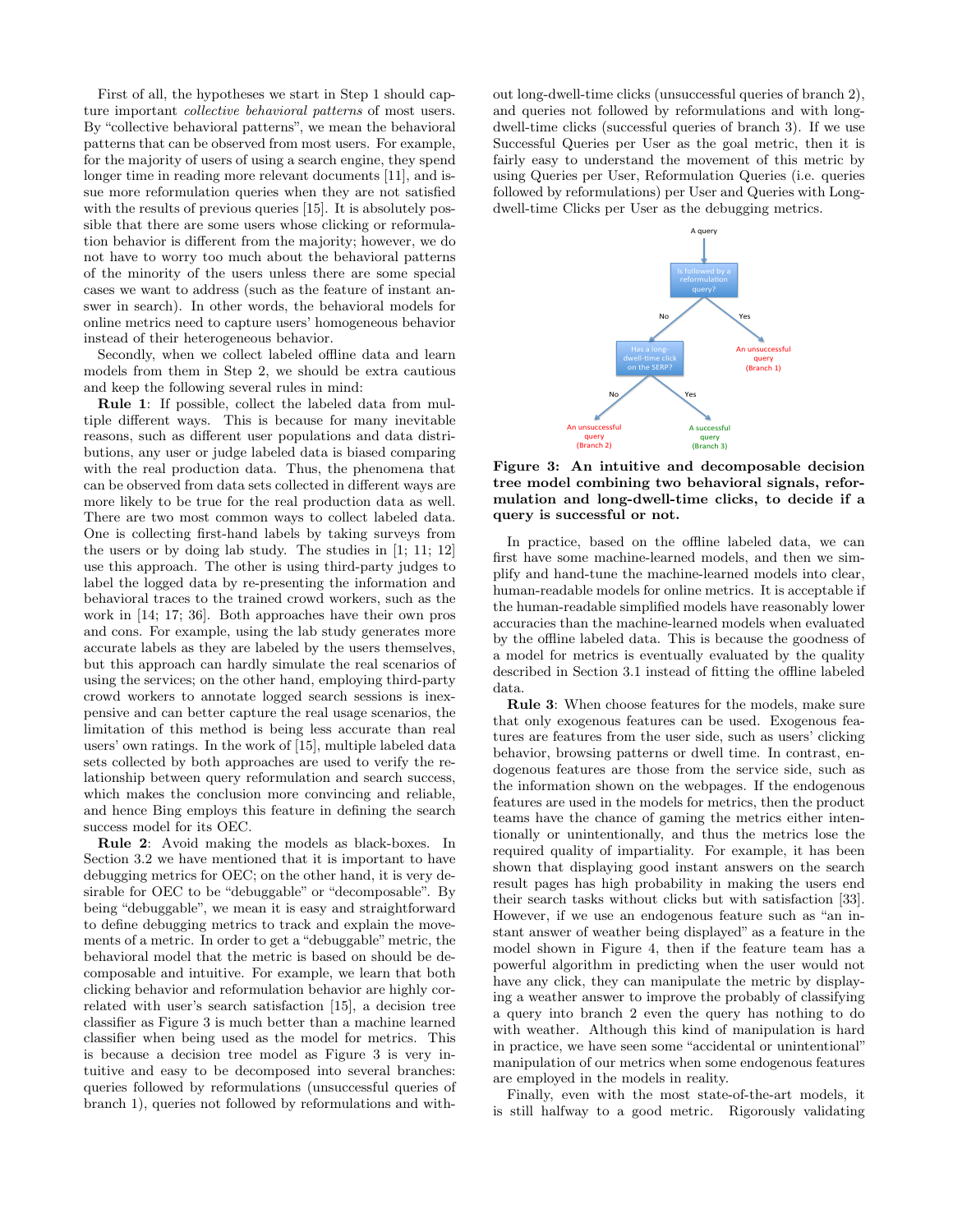the behavior-driven metrics based on the validation corpus and extensively testing them on new controlled experiments is the must step. Moreover, with the same user behavior model, we can define multiple metrics. For example, with the successful query model shown in Figure 3, we can define metrics such as Successful Queries per User, Successful Query Rate, Successful Sessions per User and Successful Session Rate. When we want to choose the right one for OEC, in addition to the qualities discussed in Section 3.1, there are a few important factors we need to take into consideration. First of all, usually metrics with bounded values are preferred, as metrics without upper bounds are much more sensitive to outliers than those having bounded values [19]. Thus, comparing with the count metrics such as Sessions per User and Queries per User, rate metrics such as Session Success Rate and Query Success Rate have the advantage of being bounded and less likely to be affected by outliers. Second, if we want to use rate metrics for OEC or goal metrics, there are some rules we need to follow, which will be discussed in the next subsection.



Figure 4: A decision tree model having both exogenous features (within the green dashed box) and an endogenous feature (within the red dashed box). The endogenous feature gives the feature team a chance to manipulate the metric.

#### 3.6 Lesson 6: Choose the right rate metrics

A rate metric is a metric that has two parts in its definition: the numerator and the denominator (and the denominator not be the count of users), such as Click Through Rate, Views per Movie, or Success Query Rate (i.e. the count of success queries divided by the count of total queries). Rate metrics are widely used and in many cases they are good candidates for OEC, as rate metrics have good properties such as with bounded values, less skewed (e.g. the value of rate metric Query Success Rate is bounded between 0 and 1 and its distribution is less skewed than the count metric of Successful Queries per User) and relatively more sensitive. However, when we design and use rate metrics, there are some traps we need to be extremely careful about.

First of all, when a rate metric increases with statistical significance, it could be due to the following reasons: (a) the numerator increases and the denominator remains stable; (b) the denominator decreases and the numerator remains stable; (c) the numerator increases and the denominator decreases; (d) both the numerator and denominator increase, and (e) both the numerator and denominator decrease. Among these five possibilities, except for (a), the goodness of all other cases are ambiguous. Take the rate metric of Query Success Rate as an example, case (a) means that the total number of queries a user issues (i.e. the denominator) remains the same while the number of successful queries a user issues (i.e. the numerator) increases. This is clear and very likely a positive scenario. However, if the denominator (i.e. the total number of queries) is not stable, then it could be due to any reason from (b) to (e). As we have mentioned previously, the move direction of total queries per user is ambiguous, and thus it is hard to decide if any scenario from (b) to (e) is positive, negative or mixed without further analysis. Generally speaking, if the denominator of a rate metric changes between the control and treatment groups, then comparing the rate metric between the control and treatment groups makes as little sense as comparing apples and oranges. Thus, there are two rules we have to follow when dealing with rate metrics:

- 1. We should always keep the denominator and the numerator as debugging metrics (discussed in Section 3.2) for a rate metric;
- 2. When we choose a rate metric to be a goal metric, we should choose the one whose denominator is relatively more stable in most cases.

For example, when we want to decide the goal metric between Query Success Rate (QSR) and Session Success Rate (SSR) for Bing, we examined whose denominator is more stable in addition to look at their directions and sensitivities as mentioned in Section 3.1. Based on the observations from hundreds of A/B experiments, we find that the denominator of SSR, i.e. number of sessions per user, is much more stable than the denominator of QSR, i.e. number of queries per user. In fact, 10% of statistically significant QSR movement happened together with statistically significant Distinct Queries per User movement! In other word, interpreting QSR is tricky for 10% of cases. Thus, although QSR is more sensitive than SSR in many cases, SSR is more appropriate for being a goal metric. We use QSR as a debugging metric to help better understand the goal metric.

The second issue is that there are two ways to compute the metrics for rate metrics: Average of Ratios and Ratio of Averages. For instance, Click Through Rate (CTR) can be defined as A) Average CTR per User, and B)  $\#$ (Clicks of all users)/ $\#$ (Pageviews of all users). The former is average of ratios where for each individual user we calculate the ratio first and then take average across all users. The latter is equivalent to the ratio of Clicks/User to Pageviews/User, hence is a ratio of averages. Both definitions are used in practice, and sometimes both versions are computed for the same rate metric and therefore it is important to understand the differences. Their main difference is how users are weighted. For average of ratios, users have the same weight on the final metric because each user has a single value of ratio. For ratio of averages, mathematically it is equivalent to weighted average of ratio per user, where weight is proportional to the denominator value for each user, e.g. user with more pageviews will have a higher impact on CTR. Because of the difference in weighting, optimizing ratio of averages puts more emphasize on heavy users while optimizing average of ratios treats each user equally important.

In our experience, these two versions of rate metrics move in the same direction for most experiments. When they don't, we get an interesting signal that the treatment effect is different between heavy users and average users, which begs our further investigation. In general average of ratios tends to be more sensitive than ratio of averages when treatment effects are homogeneous for all users. This is because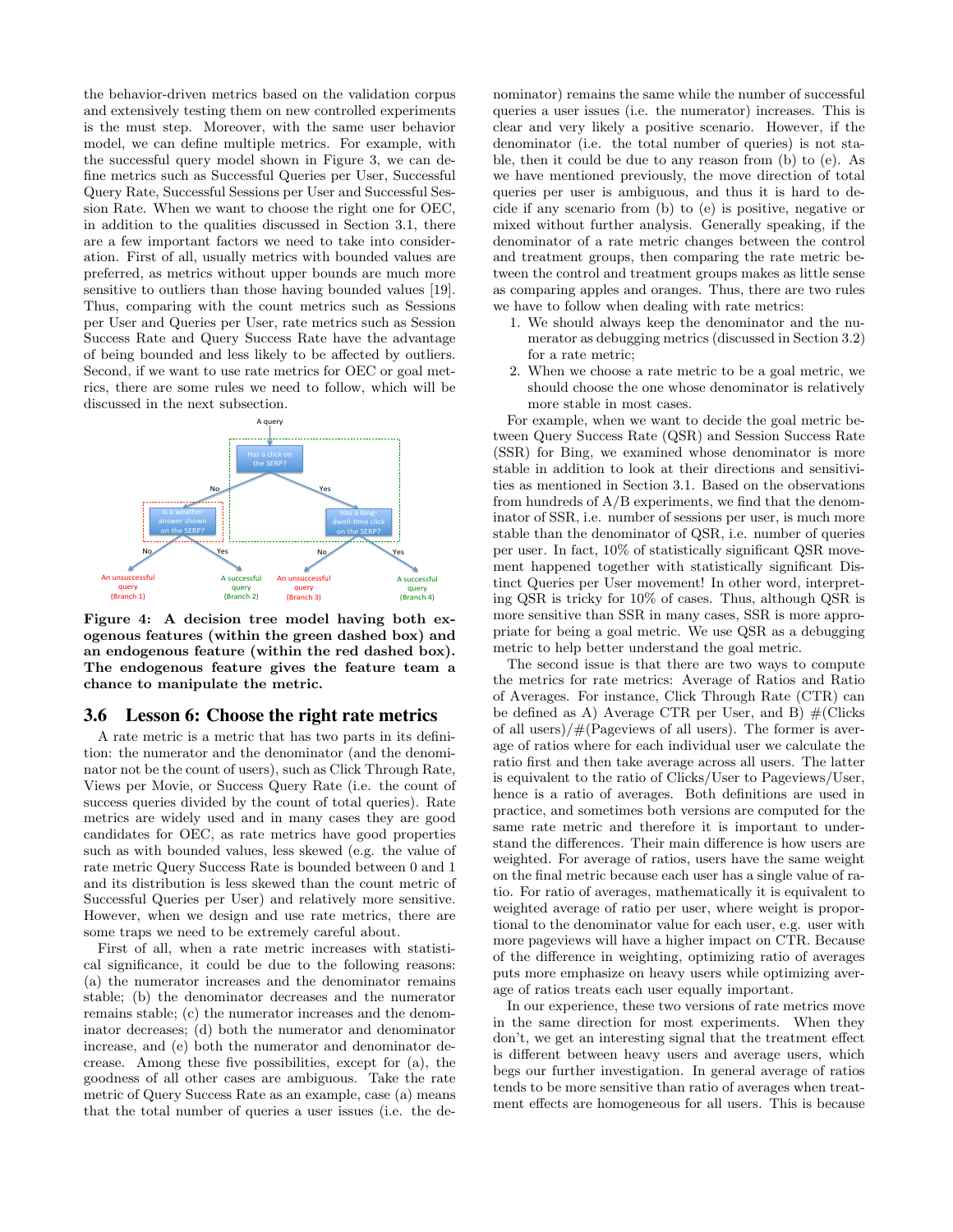for ratio of averages, the metric is dominated by those heavy users, and hence the effective sample size is the same as the number of heavy users. On the other hand, average of ratios is influenced equally by all the users and its effective sample size is the total number of users. The concept of effective sample size is better explained in the literature of weighted samples and importance sampling. As a rule of thumb, when using weights in sample average, effective sample size is smaller than the number of independent samples. The larger the skewness of weight distribution is, the smaller the effective sample size is. Also note that the variance for ratio of averages should be calculated using Delta Method [35] if users are used as the randomization units, while for average of ratio, we just need to use the standard sample variance formula.

## 3.7 Lesson 7: Use combo metrics as surrogate for OEC

In spite of all the techniques we have stated above, finding a good goal metric that has both clear direction and actionable sensitivity can still be very hard because no metric is applicable in all scenarios. In the absence of a single OEC to use as our guide toward the North Star, one approach is to use a set of success criteria metrics and by looking at these metrics altogether, we can have a better estimation on the experiment result. For this strategy to work, first, we need to have a fairly comprehensive understanding of all the success criteria metrics. For each metric, we need to know the intended direction interpretation and more importantly scenarios where the metric fail to give clear direction and therefore should be either discarded or replaced by another metric in the decision making process. Second, the set of individual metrics should cover all known scenarios. When one metric fail to give clear direction, there must be at least one other metric that can fill the gap. At last, the most ambiguous situation is when two metrics shows different directions, i.e. one shows user experience is improved and the other suggests degradation. In such cases experts' opinions are often required to carefully trade off two things: the signal strength and the signal value.

This procedure described above requires a panel experts to gather together regularly to review the experiment results together and thus is not scalable. For an entire organization to align, a more objective and standardized approach is still preferred. Combo metrics are designed to address this issue. It is a derived metric consists of the most important success criteria metrics used in experts' decision rule. Given a set of metrics  $X_i, i = 1, \ldots, k$ , a combo metric is of the form

#### $f(\Delta\% (X_i), \ldots, \Delta\% (X_k))$

where the  $\Delta\%$ ( $X_i$ ) is the Percent Delta of metric  $X_i$  defined as  $\frac{X_i^T - X_i^C}{X_i^C} \times 100\%$  ( $X_i^T$  and  $X_i^C$  here are metric  $X_i$ 's values for treatment and control). The functional form of f is what we need to design. It is generally recommended to make f differentiable and with continuous first derivative. This is because we need to perform statistical test on the combo metric and continuity makes the test of the combo metric as easy as each component. When  $f$  is not differentiable, the metric might not even have an asymptotically normal distribution which significantly complicates the analysis. We show the asymptotic normality of a combo metric when  $f$  is differentiable with continuous partial derivatives.

Our derivation also gives the formula of the variance. When combo metric is asymptotically normal, Wald's Z-test described in Section 3.4 can be applied.

The key of the derivation is to use the delta method [35]. We can rewrite the combo metric as

$$
f(X_1^T, \ldots, X_k^T, X_1^C, \ldots, X_k^C)
$$

where  $X^T$  and  $X^C$  is the component metrics calculated in treatment and control groups respectively. The asymptotic distribution of the vector  $X = (X_1^T, \ldots, X_k^T, X_1^C, \ldots, X_k^C)$ is multivariate normal with known covariance matrix from multivariate central limit theorem. Because treatment and control groups are two independent groups of subjects, the covariance matrix of this vector has the structure

$$
\left(\begin{array}{cc} \Sigma_T & 0 \\ 0 & \Sigma_C \end{array}\right)
$$

where  $\Sigma_T$  and  $\Sigma_C$  are covariance matrix of  $(X_i^T, \ldots, X_k^T)$ and  $(X_i^C, \ldots, X_k^C)$  respectively and both can be estimated using sample covariance from the experiment data. From the delta method, the variance of  $f(X_i^T, X_i^C, \ldots, X_k^T, X_k^C)$ can be calculated as:

$$
\left(\frac{\partial f}{\partial x}\bigg|_{x=X}\right)^T \times \left(\begin{array}{cc} \Sigma_T & 0\\ 0 & \Sigma_C \end{array}\right) \times \frac{\partial f}{\partial x}\bigg|_{x=X}
$$

If the function  $f$  does not have a continuous first derivative, then there is no guarantee that the combo metric has a asymptotic normal distribution. An example of such combo metric is any function that involves MAX or MIN, or conditional rules. For those irregular combo metrics, more computationally intensive method such as bootstrap [18] should be used instead.

The simplest type of combo metrics are linear combinations, i.e. combo metrics of the form

$$
\sum w_i \Delta \% (X_i)
$$

where the weight  $w_i$  has a utility based interpretation. If a validation corpus is available to accurately measure direction and sensitivity of a combo metric, then we can try different weights or functional forms and pick the one with the best performance. If such a validation corpus is not available, we can use degradation experiments as described in Section 3.3. For example, if  $X$  and  $Y$  are two success criteria metrics and from several degradation experiments the ratio of degradation between the two are r, then it means  $1\%$  change of Y is comparable to  $r\%$  change of X. This gives us a good starting point of the weights.

#### 4. SUMMARY

Nowadays, controlled experiments are used heavily by many data-driven Internet companies to understand the impact of the business on real users. In this paper, we present the process of designing online metrics for controlled experiments could also be data-driven by showing methodologies we have adopted and lessons we have learned over years. We define two mandatory qualities that goal metrics (i.e. OEC) have to meet, directionality and sensitivity, and show empirical ways to measure these qualities systematically and effectively. We also show how to design and improve metrics by utilizing user behavior modeling and statistical techniques, and how to choose the right and most appropriate metrics based on different characteristics they have. We hope the